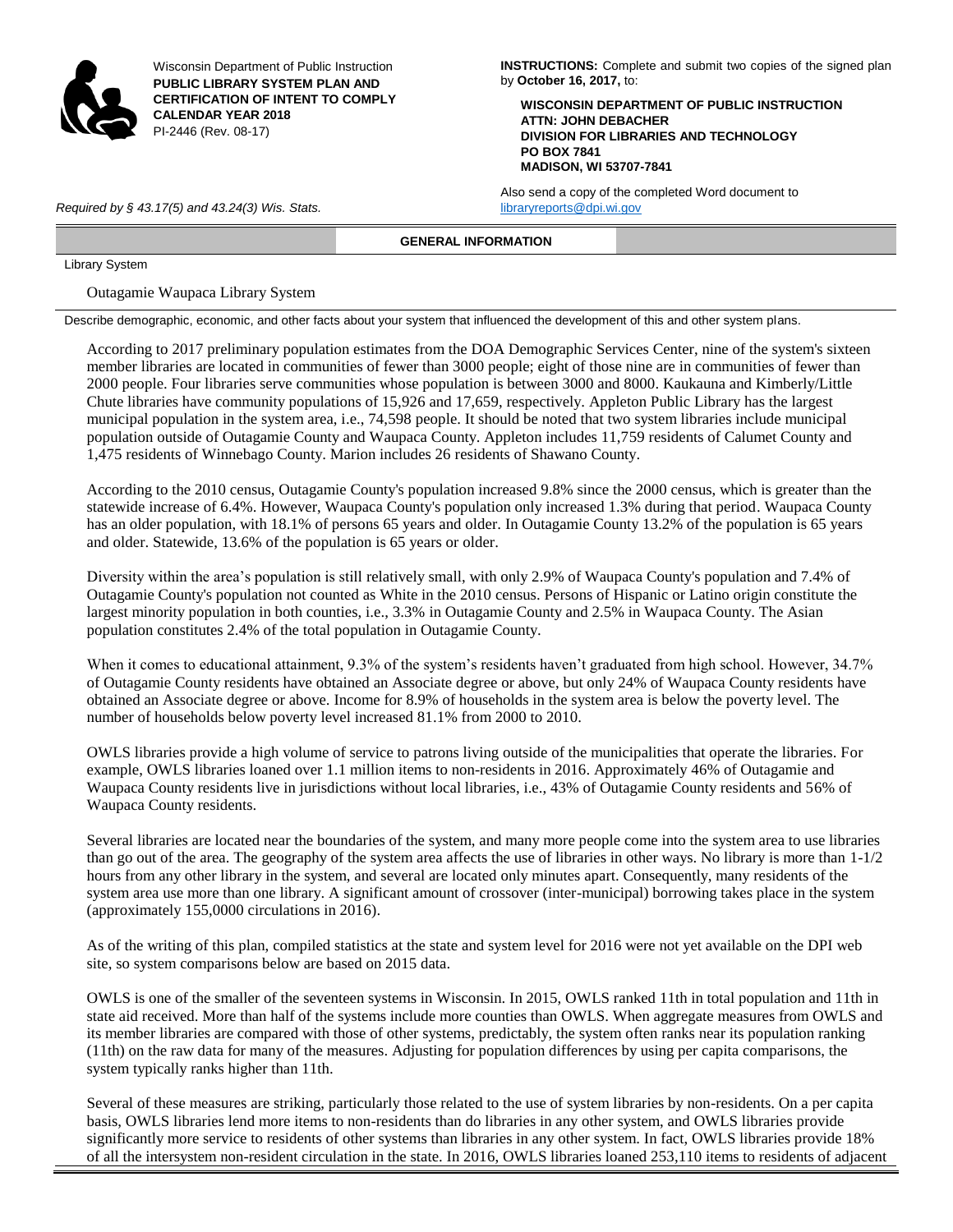# **GENERAL INFORMATION (cont'd.)**

Wisconsin public library systems. This was much greater than the 2015 statewide average for systems (93,609) and 22,638 more loans than were made by the second ranking system.

OWLS libraries circulate a high number of items, ranking 6th in the number of items circulated per capita. The libraries continue to engage in high levels of resource sharing; the number of items loaned to and borrowed from other libraries is among the highest in the state. It is also clear that OWLS libraries experience a high volume of traffic, i.e., they have lots of people coming through their doors. The number of visits per capita is 7th highest among systems, and the number of programs attended per capita is 2nd.

OWLS libraries continue to rank very low in the number of public computers connected to the Internet (17th per capita). However, use of public Internet computers ranks 11th per capita, and wireless internet ranks quite high (6th per capita).

It is also interesting to note that while OWLS ranks 9th in total income per capita and 7th in total operating expenditures per capita, OWLS libraries rank 3rd in materials expenditures per capita. OWLS libraries spend a greater portion of their budgets for materials than do libraries in most other systems.

Describe significant needs and problems that influenced the development of this and other system plans.

The development of the 2018 system plan builds upon previous planning activities and previous plans. While many of the system's needs and problems do not change dramatically from year to year, new issues regularly arise, and ongoing issues experience a shift in focus or urgency. A number of 2018 issues and priorities are described below.

# Technology Services

OWLS Technology and Resource Sharing Plan: 2017-2020 and OWLSnet Plan (March 2014) contain extensive detail regarding technology service goals, objectives, priorities, and activities. The primary technology goal is to continue providing services and support to OWLS and OWLSnet member libraries that help them increase patron access to library and information resources and that help them increase the efficiency and effectiveness of library operations. The technology priorities for 2018 are summarized below:

-Further develop OWLS and OWLSnet services in order to improve and enhance the services and information available to member libraries and their patrons.

-Facilitate effective resource sharing among OWLSnet member libraries, and between OWLS libraries and libraries beyond OWLSnet, in order to provide patrons with convenient access to library and information resources.

-Work with the OWLSnet Administrative Advisory Committee to optimize the ongoing governance and operation of OWLSnet. -Engage in continuous study and planning in regard to OWLSnet services, library automation, resource sharing, and new technologies.

-Support member library use of technology. This priority includes establishing competencies, providing training, supporting library PCs, assisting with the development of electronic content, and implementing new services or software modules requested by member libraries when feasible. [This is an ongoing project.]

-Maintain and develop OWLSnet network infrastructure in order to continue providing up-to-date technology-based services. This includes deploying appropriate network servers and telecommunications equipment and securing sufficient bandwidth to meet library needs. [In 2017, new routers were installed at 33 OWLSnet locations. By early 2018, all but two OWLSnet locations will have received bandwidth upgrades to 20MG. We feel that at the moment, we have appropriate network servers and telecommunications equipment as well as sufficient bandwidth to meet member library needs.]

-Monitor the impact on member libraries and network infrastructure of changing media distribution systems from the sale of physical items to the licensing of downloadable and streaming media, and working to acquire sufficient digital resources to meet growing patron demand. [Ongoing.]

-Continue to work with the Wisconsin Public Library Consortium (WPLC) to maintain an effective statewide digital media collection. [Ongoing.]

# Resource Sharing and Delivery

Along with the Nicolet Federated Library System, OWLS is continuing to use WISCAT to provide resource sharing for our member libaries. OWLS staff provide support and training for using the service, while member libraries manage their own requests to and from WISCAT. OWLS will continue to monitor this model and recommend any changes that might improve delivery of service.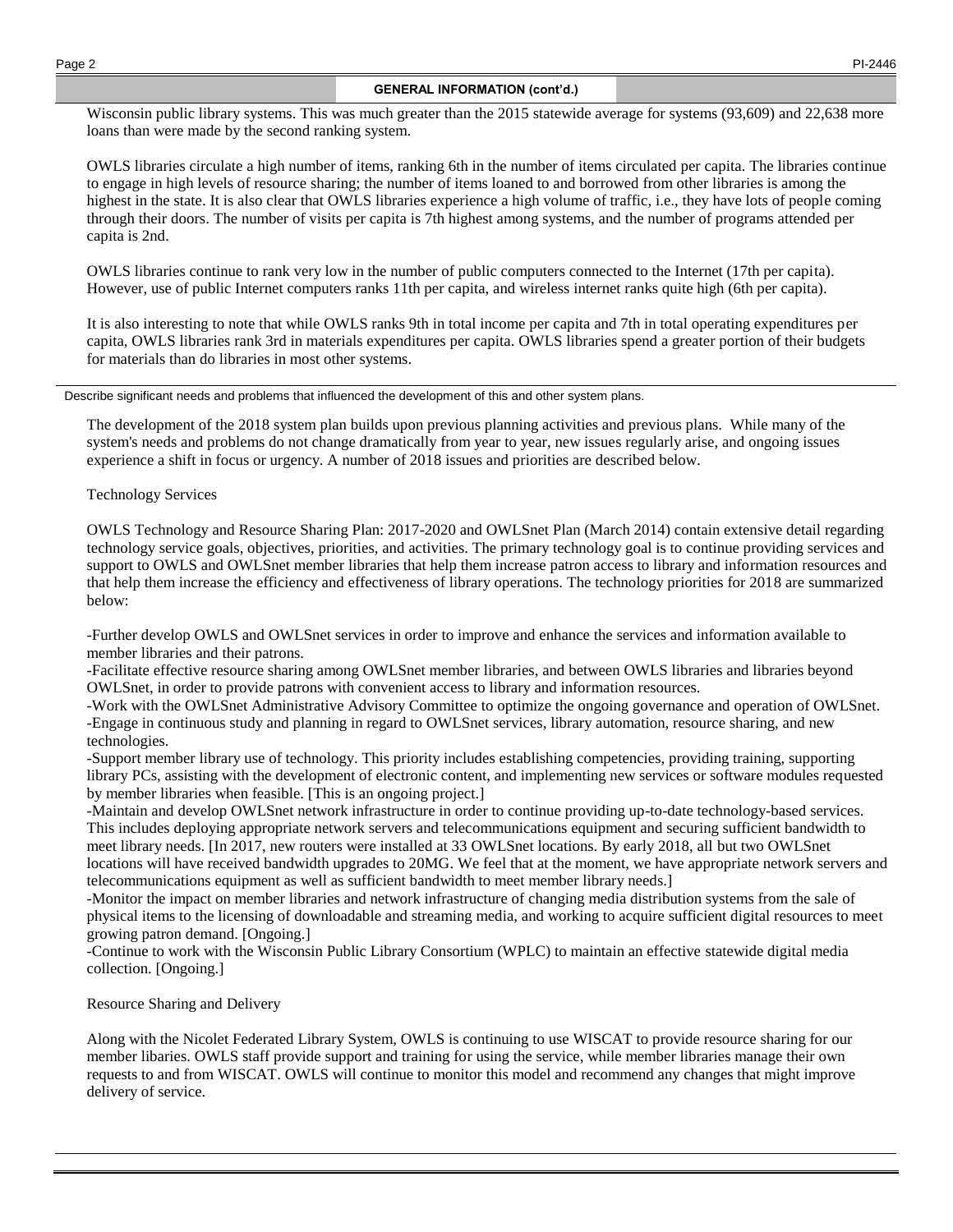Funding for Nonresident Service

Pursuing adequate and equitable county and intersystem funding for nonresident services continues to be a high priority for OWLS. OWLS libraries provide a high volume of service to non-residents. In thirteen member libraries, over 50% of circulation is to nonresidents. Non-resident circulation at member libraries ranges from 36% to 78% of total circulation. OWLS libraries also circulate more items to people living outside of the system area than do the libraries in any other system.

Excellent progress has been made in achieving equitable county funding. In 2009, county library service plans were developed that called for Outagamie and Waupaca Counties to fund municipal libraries at 100% of their respective funding formulas by the end of the period covered by the plans, i.e., 2014. Both counties were able to achieve this level during the 2014 budget cycle and have continued through the 2017 budget cycle. They are both anticipated to do so for the 2018 budget. Waupaca County and Outagamie County completed new library service plans in 2015.

With the passage of Act 157 in 2014, some of the issues regarding equity are beginning to be addressed. OWLS libraries billed Brown County for nonresident use. Both Brown County and Outagamie County have paid for current usage in 2015, 2016, and 2017. Beginning in 2015, the Marion and Clintonville libraries billed for service provided to Shawano County residents living in areas not served by a library. However, Shawano County is in the process of becoming a consolidated county library; which will mean that the Marion and Clintonville libraries will be unable to bill for services provided to residents of Shawano County residing outside of municipalities with libraries, which for both libraries represents more than 10% of their total circulation.

Calumet County continues to do a commendable job of compensating OWLS libraries for providing service to residents of the County under the intersystem agreement between OWLS and the Manitowoc Calumet Library System, and Waushara County began reimbursing Waupaca County libraries in 2011.

Another problem area is between Portage County and Waupaca County. The Waupaca Area Public Library provides a significant level of service to Portage County residents, but because Portage County operates a consolidated county library and does not bill adjacent counties, they are not required to pay for the service they receive.

OWLS will continue to monitor these situations and work with member libraries and adjacent library systems to determine the most effective methods for achieving equity in library services between systems, counties and libraries. In addition, OWLS will continue to pursue legislative remedies to address inequities should it be deemed appropriate.

# Future of Wisconsin Library Systems

In 2013, the System and Resource Library Administrators Association of Wisconsin (SRLAAW) engaged in a process aimed at determining how systems can remain most effective in meeting member library needs into the future. The result of this process was a number of recommendations regarding the operation, structure, services, and governance of public library systems. A significant theme emerging from this process is the need for increased collaboration among systems, including the possibility of system consolidations or mergers. OWLS will continue to participate in any relevant statewide activities or discussions relating to ensuring a strong future for Wisconsin's systems. In addition, OWLS will continue to investigate opportunities for collaboration with neighboring systems, counties, and libraries that are mutually beneficial.

To this end, in 2015 OWLS started a joint planning process with the Winnefox Library System. The process was designed to identify what services could be improved by the two systems working together, including identification of services that could provide direct patron benefits if provided collaboratively by the two systems. In addition to exploring combining services, the process provided additional understanding of the needs/concerns of member libraries. The process concluded in August of 2016. We had explored joint service models in three areas: consulting, continuing education and delivery. While we chose not to pursue a joint service in consulting, and concluded that delivery does not make sense for now, we are still working very closely with Winnefox in the area of continuing education, and have drafted a short-term agreement to outsource CE programming to Winnefox in the first half of 2018. We concluded that what remains is the difficulty of having two separate systems in the Fox Cities. In our opinion, it would be best to have a shared ILS or a shared Discovery Layer. Since OWLS and Winnefox use software from two different vendors, the discussion is complicated. We will continue to look for opportunities to expand our collaboration, with hopes that the Public Library System Redesign Process will lead to opportunities in the future.

# Financial Position

While the system's financial position appears to be somewhat secure for 2018, OWLS is likely to face significant financial challenges in the future. Aid to public library systems was cut by 10% in 2011 and remained flat through 2017. It is still unclear at this writing whether we will receive a proposed increase in state aids for 2018 (estimated at 3.3%).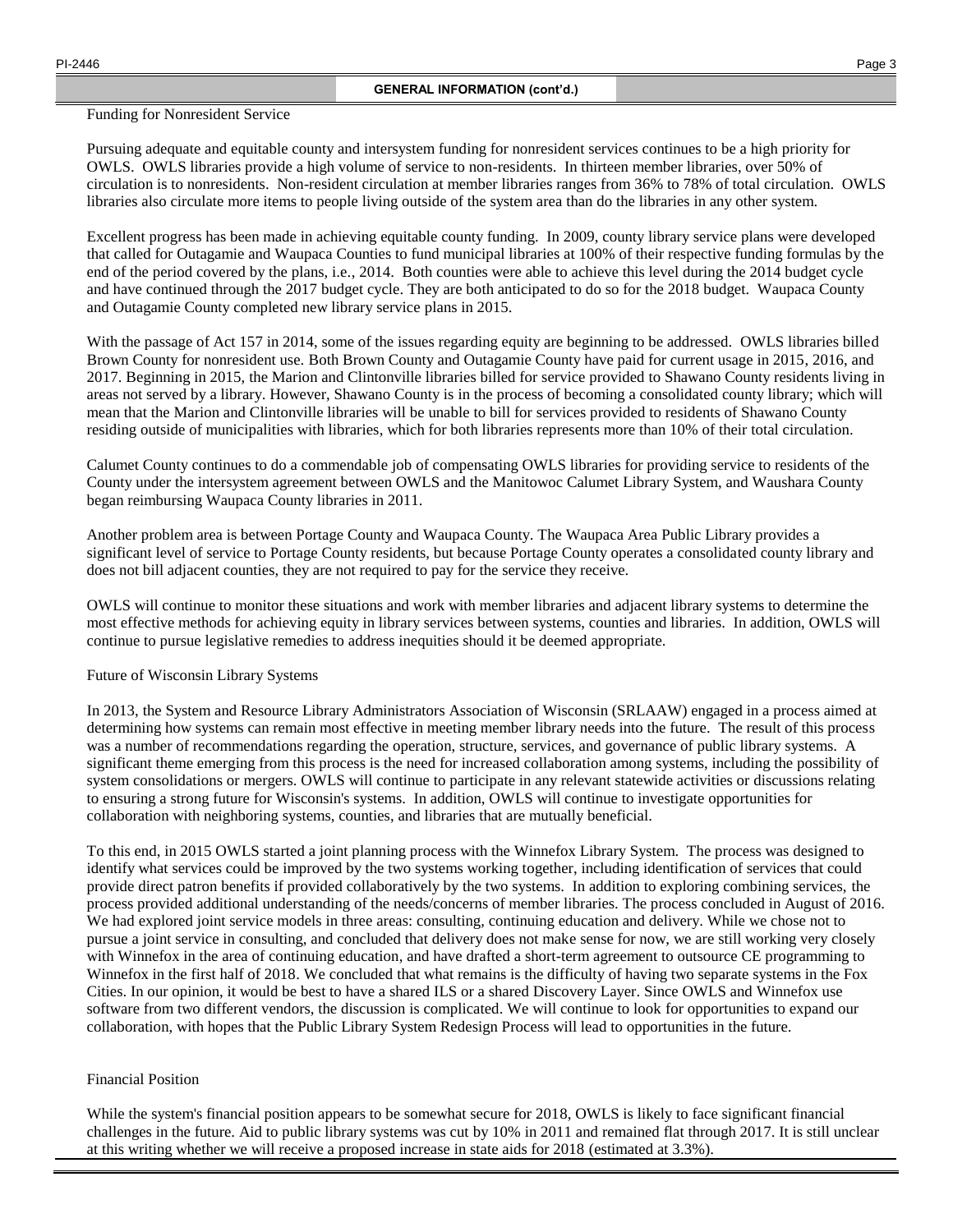Many library systems have been struggling for several years and have had to cut services to their member libraries. While OWLS hasn't had to make many service cuts to date, it has been drawing down the fund balance used to supplement annual operations. If funding should be cut or remain flat, it could be necessary to make significant cuts in programs and services.

In 2018, over half of the OWLS operating budget will come from fees paid for services by libraries. Because the OWLS budget is so dependent on fees, the ability to continue current service levels will also be threatened if local budget cuts affect the ability of member libraries to pay their fees. The fact that 100% of system aids come from the Universal Service Fund, rather than a general purpose revenue (GPR), also places the system aids in further jeopardy because some officials and industry groups don't believe this is an appropriate use of the Fund.

Due to several staff departures in 2016 and 2017, we have taken the opportunity to develop new job descriptions and to evaluate the demand for services and method of providing some services, such as graphic design, The emphasis in 2018 will be continuing to offer a strong program of services to member libraries as efficiently and effectively as possible, while working with member libraries to closely examine all of our services and how they are provided.

Additionally, for many years OWLS received rental assistance from Outagamie and Waupaca Counties. In 2017 Outagamie County eliminated the rental assistance because of the increase in county funding going to the Brown County library. Waupaca County maintained their rental assistance to OWLS. And, we expect to see a decrease in grant funding in 2018 because LSTA System Technology Grants have been discontinued.

Describe the planning environment and process under which this and other system plans were developed. Include how member libraries are involved in plan development and review and whether your systems has a formally appointed advisory committee. (List additional system planning documents with the period covered and attach any planning documents which have not previously been provided to the division.)

This year's plan reflects input from a variety of sources. The OWLS professional staff meet throughout the year to discuss issues important to the future of the system. The professional staff also met individually with staff from the Appleton Public Library, Nicolet Federated Library System, and member libraries on many occasions.

OWLS conducted one meeting with member library directors in 2017 (September 8) at which we reviewed a draft of this plan, and discussed issues of interest to public libraries and priorities for the OWLS budget. Brown Bag Lunch Meetings are held regularly to give OWLS children's librarians an opportunity to share with each other and with system representatives. The Administrative Advisory Committee of OWLSnet generally meets every other month. Input from the directors, children's librarians, and AAC meetings was considered in the development of the plan.

The 2018 plan has also been shaped by the recently completed technology plan, OWLS Technology and Resource Sharing Plan: 2017-2020. OWLSnet also has a plan that will be reviewed and updated on a regular basis.

Lastly, the OWLS Board meets monthly, holding a number of discussions and taking a variety of actions that contributed to the development of this plan. Finally, the draft Plan will be distributed to member library directors and Fox Valley Library Council member libraries for their comments to be shared with the OWLS Board.

#### **ASSURANCES**

The following plan and compliance document provides assurance that your public library system intends to comply with all statutory requirements for public library systems for calendar year **2018**. Indicate, with a check, your system's intent to comply with each system requirement and provide the requested information under each system requirement.

**S.43.24(2) For a public library system to qualify for and maintain its eligibility for state aid under this section it shall ensure that all of the following are provided:**

#### **Membership Agreements**

 $\boxtimes$  (a) Written agreements that comply with s. 43.15(4)(c)4. with all member libraries.

 $\boxtimes$  A copy of the agreement with a list of all members signing and the dates signed provided to the division by January 15.

#### **Resource Library Agreement**

 $\boxtimes$  (b) Backup reference, information and interlibrary loan services from the system resource library, including the development of and access to specialized collections, as evidenced by a written agreement with that library.

 $\boxtimes$  A signed copy of the resource library agreement will be provided to the division by January 15.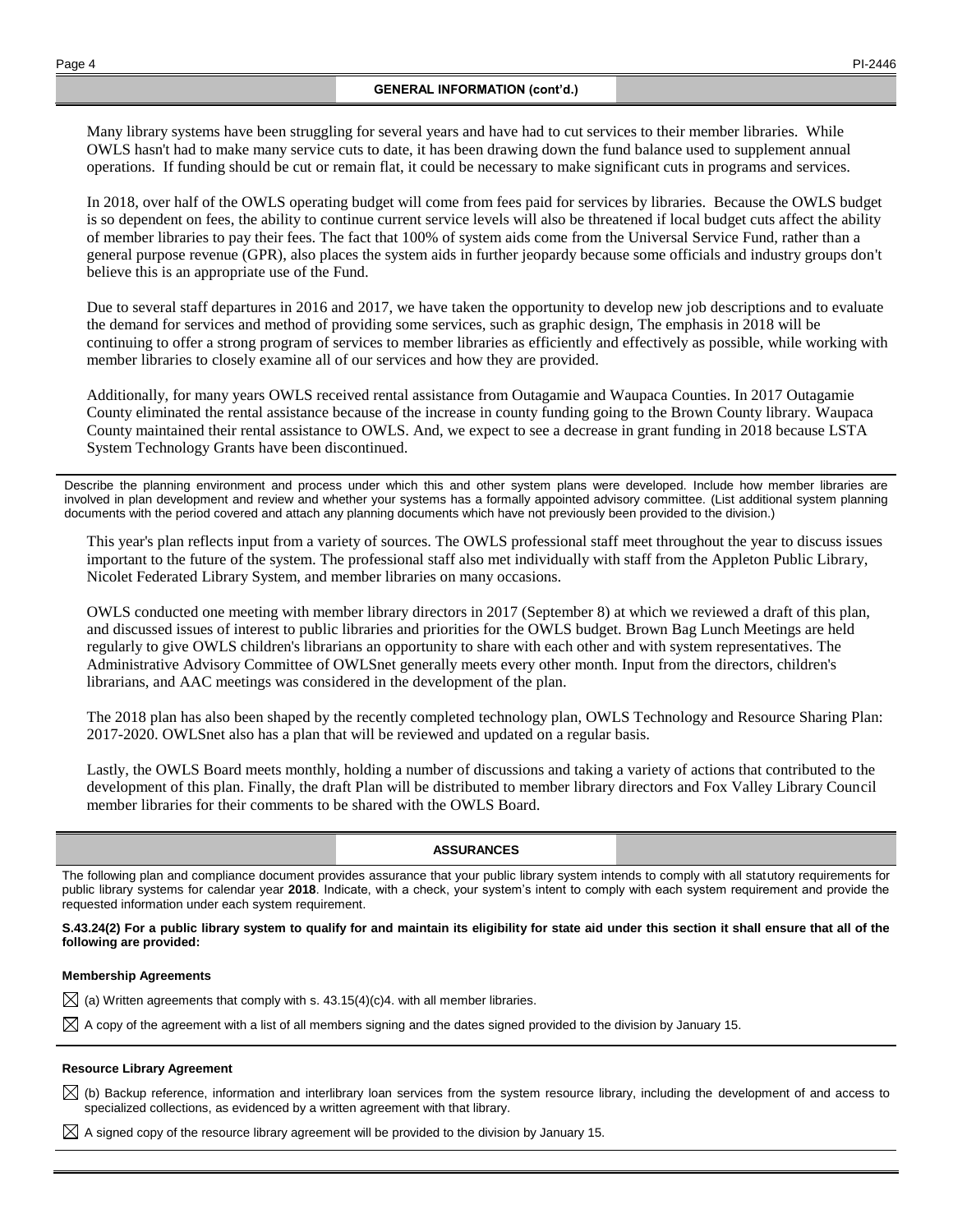#### **Reference Referral, Interlibrary Loan, and Technology**

 $\boxtimes$  S.43.24(2)(d) Referral or routing of reference and interlibrary loan requests from libraries within the system to libraries within and outside the system.

#### **List ongoing activities related to this requirement.**

-OWLS will maintain the database of member library bibliographic records and holdings. The majority of interloan transactions occur between libraries using the OWLSnet shared automation system.

-OWLS and NFLS will continue to provide member libraries and their patrons with access to the other area library catalogs via InfoSoup.

-OWLS and NFLS will continue to provide OWLSnet members with access to electronic resources including Ancestry Library Edition and Tumblebooks.

-OWLS, NFLS, and Appleton Public Library will evaluate current database subscriptions and will implement any changes resulting from the evaluation.

-OWLS and its member libraries will continue to participate in the Fox Valley Library Council (FVLC) in order to facilitate resource sharing with other types of libraries in the FVLC area.

-OWLS and NFLS will monitor and make recommendations for addressing any resource sharing inequities that may emerge between systems or between member libraries.

#### **Indicate new or priority activities relating to this requirement for the plan year. If none, indicate so.**

-OWLS cataloging staff will expand a pilot project to help member libraries quickly and accurately add new items to the catalog.

-OWLS will complete the move from a local server to Outlook 365 for email service at the system and libraries.

-OWLS and AAC will investigate offering a printing solution for public access PCs and wireless devices in the library.

-OWLS will encourage the Administrative Advisory Committee of OWLSnet to convene a committee to standardize and modernize policies, procedures, and practices among network libraries.

## **Inservice Training**

 $\boxtimes$  S.43.24(2)(e) Inservice training for participating public library personnel and trustees.

#### **List ongoing activities related to this requirement.**

-OWLS will offer an appropriate schedule of continuing education workshops and training classes on topics of interest to librarians, staff, and trustees of member and area libraries.

-OWLS will continue to provide training and support to help more member libraries digitize unique local resources and share them online through Recollection Wisconsin.

-OWLS will continue to provide group training, individual training or consultation to staff of member libraries in the effective use of electronic information resources, computer, software, social media, and other technologies.

-OWLS will continue to provide information to member libraries about additional sources for continuing education and training. -OWLS will continue to provide a limited number of scholarships for librarians, staff, and trustees to attend workshops and conferences.

-OWLS will continue to cooperate with the Winnefox Library System to produce a quarterly educational newsletter for library trustees.

-OWLS will continue to maintain a calendar of CE events and training sessions on the web.

-OWLS will continue to validate and maintain librarian certification records.

-OWLS will continue using GoToMeeting and GoToWebinar to host online meetings and provide online training to member libraries.

## **Indicate new or priority activities relating to this requirement for the plan year. If none, indicate so.**

-OWLS is developing training to ensure that OWLSnet library staff are made aware of the importance of accurate patron records and are trained in address verification.

-OWLS has drafted a short-term agreement to outsource CE programming to the Winnefox Library System in the first half of 2018.

## **List specific staff and resources dedicated to this requirement and/or contract arrangements with other libraries or systems.**

In 2017, the OWLS Assistant Director worked closely with the Winnefox Continuing Education/Training Librarian to offer a broad range of continuing education activities, as a joint service. OWLS also partnered with many other library systems to offer online and in-person workshops. In 2018, we will continue to evaluate the best way to provide continuing education and will explore extending the short-term formal arrangement with Winnefox.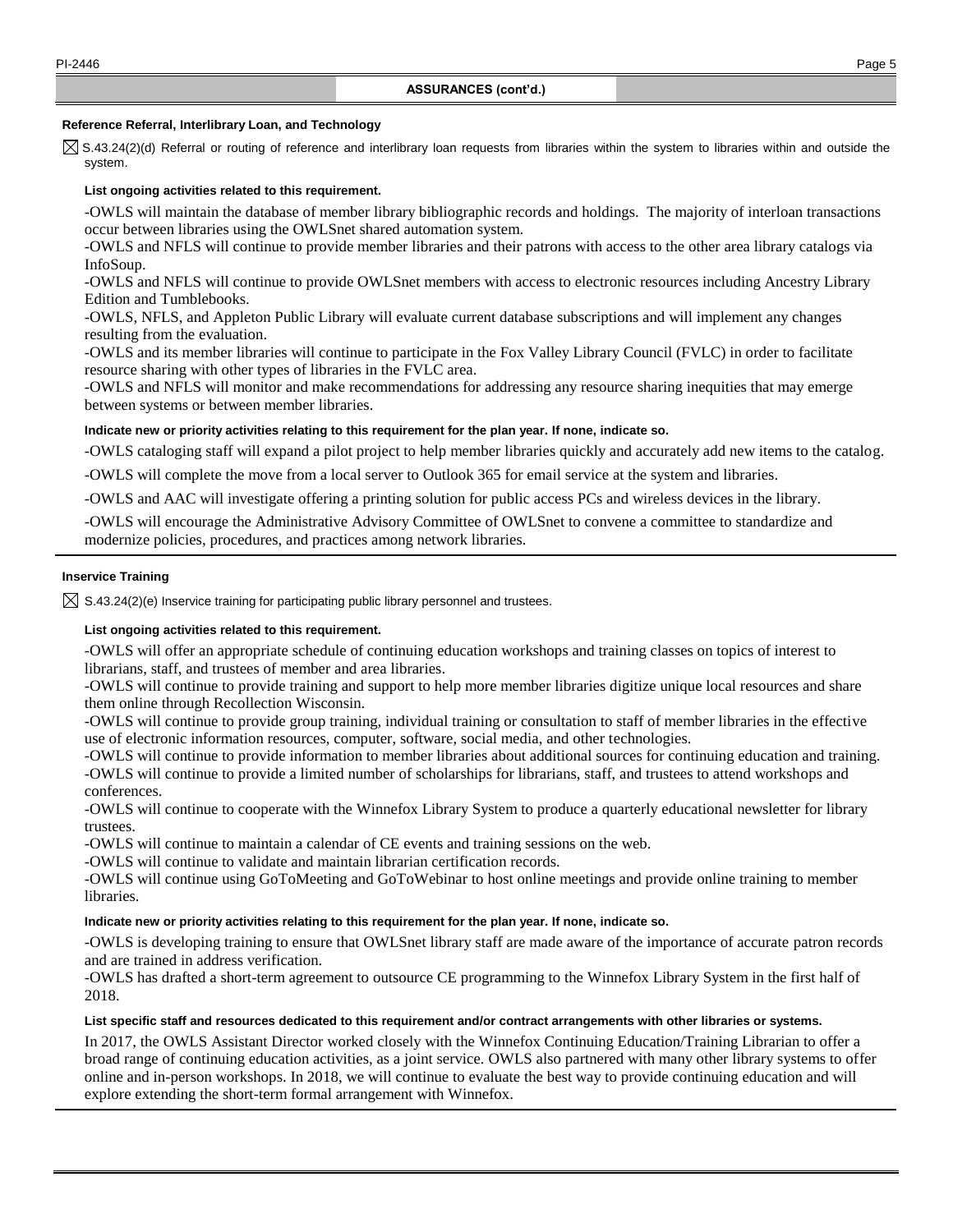## **Delivery and Communication**

 $\boxtimes$  S. 43.24 (2)(fm) Electronic delivery of information and physical delivery of library materials to participating libraries.

## **List ongoing activities related to this requirement.**

-OWLS will continue to contract with a vendor to provide five day a week delivery service to all member libraries.

-OWLS will continue to participate in the statewide delivery service operated by the South Central Library System.

-OWLS will continue to monitor delivery volume and plan any necessary adjustments or modifications to the delivery service. -OWLS will continue to utilize email, web postings, and Net Support Notify software as its primary methods for rapidly

disseminating information to member libraries. -OWLS will continue to rely on OWLSnet.org and OWLSweb.org, the system websites, to provide a rich variety of relevant

content and links helpful to library staff and trsutees.

-OWLS will continue to provide web design and hosting services to facilitate the electronic delivery of information from members to their constituents.

-OWLS staff will assist member libraries with posting electronic content contained in local databases on their websites and with contributing digital resources to Recollection Wisconsin.

#### **Indicate new or priority activities relating to this requirement for the plan year. If none, indicate so.**

-OWLS is evaluating our graphic arts and printing services and may shift the focus to include marketing and communications.

### **Service Agreements**

 $\boxtimes$  S.43.24(2)(g) Service agreements with all adjacent library systems

 $\boxtimes$  A copy of the agreement with adjacent systems with a list of all systems signing the agreement will be provided to the division by January 15.

#### **Other Types of Libraries**

 $\boxtimes$  S.43.24(2)(L) Cooperation and continuous planning with other types of libraries in the system area, which results in agreements with those libraries for the appropriate sharing of library resources to benefit the clientele of all libraries in the system area.

 $\boxtimes$  The system will have agreements with other types of libraries, or if the system participates in a cooperation agreement with a multitype organization to meet the purposes of this goal, there is established a clear link between the system and the individual members of the multitype organization. A copy of the agreement with a list of all signing libraries will be provided to the division by January 15.

 $\boxtimes$  Other types of libraries in the system area have had an opportunity to review and comment on the plan.

#### **Library Technology and Resource Sharing Plan**

 $\boxtimes$  S.43.24(2)(m) Planning with the division and with participating public libraries and other types of libraries in the area in regard to library technology and the sharing of resources. By January 1, 2000, and every fifth January 1 thereafter, the public library system shall submit to the division a written plan for library technology and the sharing of resources.

 $\boxtimes$  Member public libraries and other types of libraries in the system area have had an opportunity to review and comment on the plan.

 $\boxtimes$  By January 1, 2018, the system's current plan for library technology and resource sharing or changes to the current plan will be submitted to the division.

#### **Indicate new or priority activities relating to this requirement for the plan year.**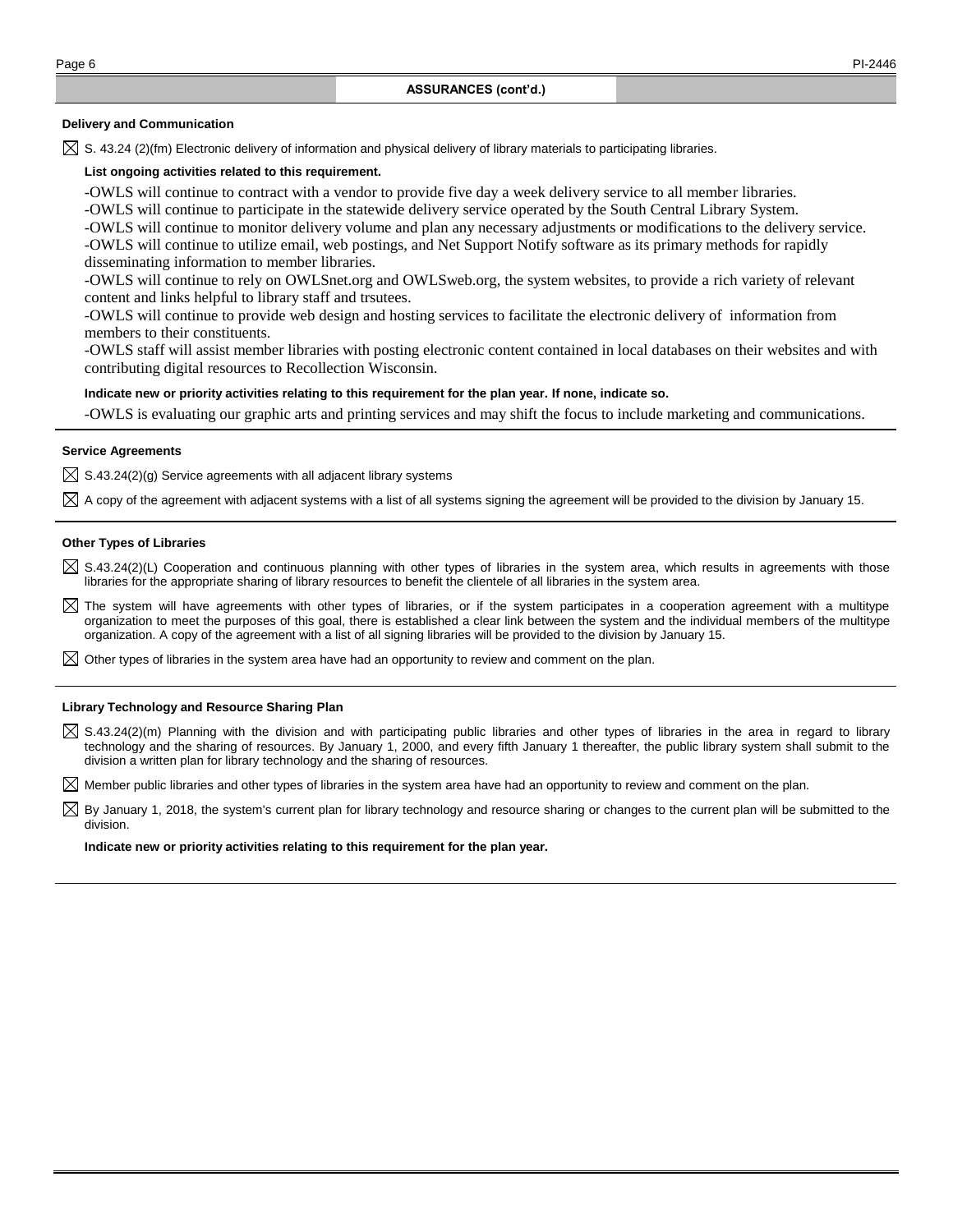#### **Professional Consultation**

 $\boxtimes$  S. 43.24(2)(h) Professional consultant services to participating public libraries.

## **Specifically identify consultants, their service areas, and related activities.**

-OWLS will continue to provide consultant services in a variety of areas including administration and finance, automation, technical services, computer selection and use, web site development, staff training and development, planning and evaluation, collection development, special needs, and legal issues.

-OWLS will continue to facilitate the sharing of professional information by holding regular in-person and online meetings of staff with similar interests, e.g., brown bag lunch meetings for children and young adult staff, directors meetings. -Upon request, OWLS will continue facilitating member library planning processes.

-Upon request, OWLS professional team will visit member libraries and provide consulting reports in the areas of general library organization or workflow analysis.

## **Indicate new or priority activities relating to this requirement for the plan year.**

-To better understand and address member libraries' consulting needs, OWLS will increase the number of directors meetings in 2018 and explore new meeting formats.

-As a result of discussions at the September 8, 2017 meeting of OWLS member library directors, OWLS will convene a workforce development taskforce made of up OWLS member library staff.

### **Indicate specific methods or means of communication with member libraries to fulfill this requirement.**

OWLS will continue to provide consulting using a variety of methods, e.g., field visits, meetings with individuals at the system office, email and telephone consultation, interactive computer sessions.

#### **Inclusive Services**

 $\boxtimes$  S.43.24(2)(k) Promotion and facilitation of library service to users with special needs.

The division interprets services to users with special needs as inclusive services. Inclusive library services are holistic, spanning library policies, collections, space, and services. Inclusive services reflect equity and accessibility for all members of the community, including services to individuals or groups for whom using the public library is difficult, limited, or minimized.

## **List ongoing activities related to this requirement.**

-OWLS will support member libraries in enhancing access to materials and services for persons with special needs through continuing education about best practices in providing inclusive services.

-OWLS will help libraries identify opportunities to improve service to patrons with special needs through staff training and application of technology and will assist with implementation of projects.

-OWLS will continue to apply for and implement appropriate LSTA grants in one of the Special Needs categories if available. -OWLS will continue to offer a Spanish language search interface in the InfoSoup catalog (both the classic catalog and the new discovery layer).

-OWLS will continue to support the work of the Fox Valley Literacy Council providing grants, printing, delivery of materials to tutors in other communities, and use of mailing facilities and services.

-OWLS will continue to offer support to job seekers by providing an InfoSoup Jobs and Careers page.

#### **Indicate new or priority activities relating to this requirement for the plan year.**

#### **Indicate specific methods or means of communication with member libraries to fulfill this requirement.**

OWLS shares best practices for inclusive services with libraries by sharing information from DPI and other organizations via system email lists, through CE programming, and by responding to questions from libraries via email and telephone.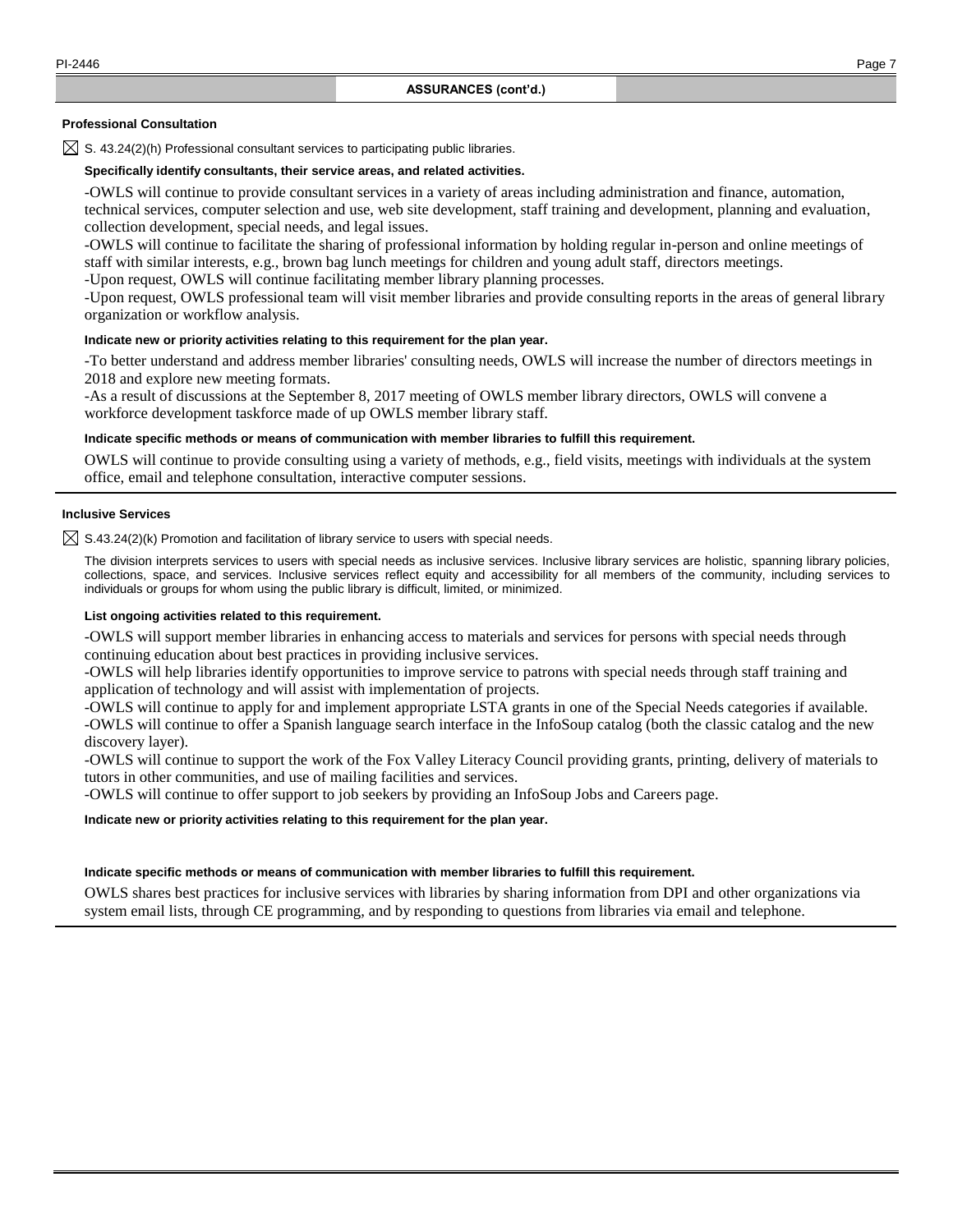#### **Other Service Programs**

S.43.24(2)(i) Any other service programs designed to meet the needs of participating public libraries and the residents of the system area, as determined by the public library system board after consultation with participating public libraries.

List each "other" service programs individually with ongoing activities and new or priority activities for the plan year under each program. For instance, if the system provides a bookmobile service program, list ongoing activities and new or priority activities for the bookmobile program. (Do not lump miscellaneous activities under a single "other" program.)

Library Services to Youth

-OWLS will provide an email discussion list specifically for youth librarians to share information.

-OWLS will facilitate the interaction of youth librarians at 3-5 brown bag lunch meetings per year.

-OWLS will provide supplementary materials in support of summer library programs, including purchasing a limited amount of the Collaborative SLP materials from Upstart.

-OWLS will continue to offer grants for summer library program performers or other special summer library program activities.

-OWLS will continue to develop and post summer library program websites.

-OWLS will continue to contract with a member library for a librarian to serve as the system's Youth Services Liaison.

## Public Information and Promotion

-OWLS will continue to provide printing services for member libraries and system programs, including bookmarks, resource lists, brochures, signs, forms, logo design, and buttons. Member libraries will continue to receive these services for a nominal cost.

-OWLS will seek to ensure that all member libraries, especially those with new directors, are aware of the full range of services available to them.

-OWLS will provide materials to OWLSnet member libraries to promote the use of InfoSoup.

-OWLS is evaluating our graphic arts and printing services and may shift the focus to include marketing and communications.

#### **Administration**

 $\boxtimes$  The system will not expend more than 20 percent of the state aid projected to be received in the plan year for administration.

 $\boxtimes$  The 2016 system audit will be submitted to the division no later than September 30, 2018.

## **Budget**

 $\boxtimes$  A copy of your public library system budget by service program category and fund source for the plan year (see attached guidelines) is attached.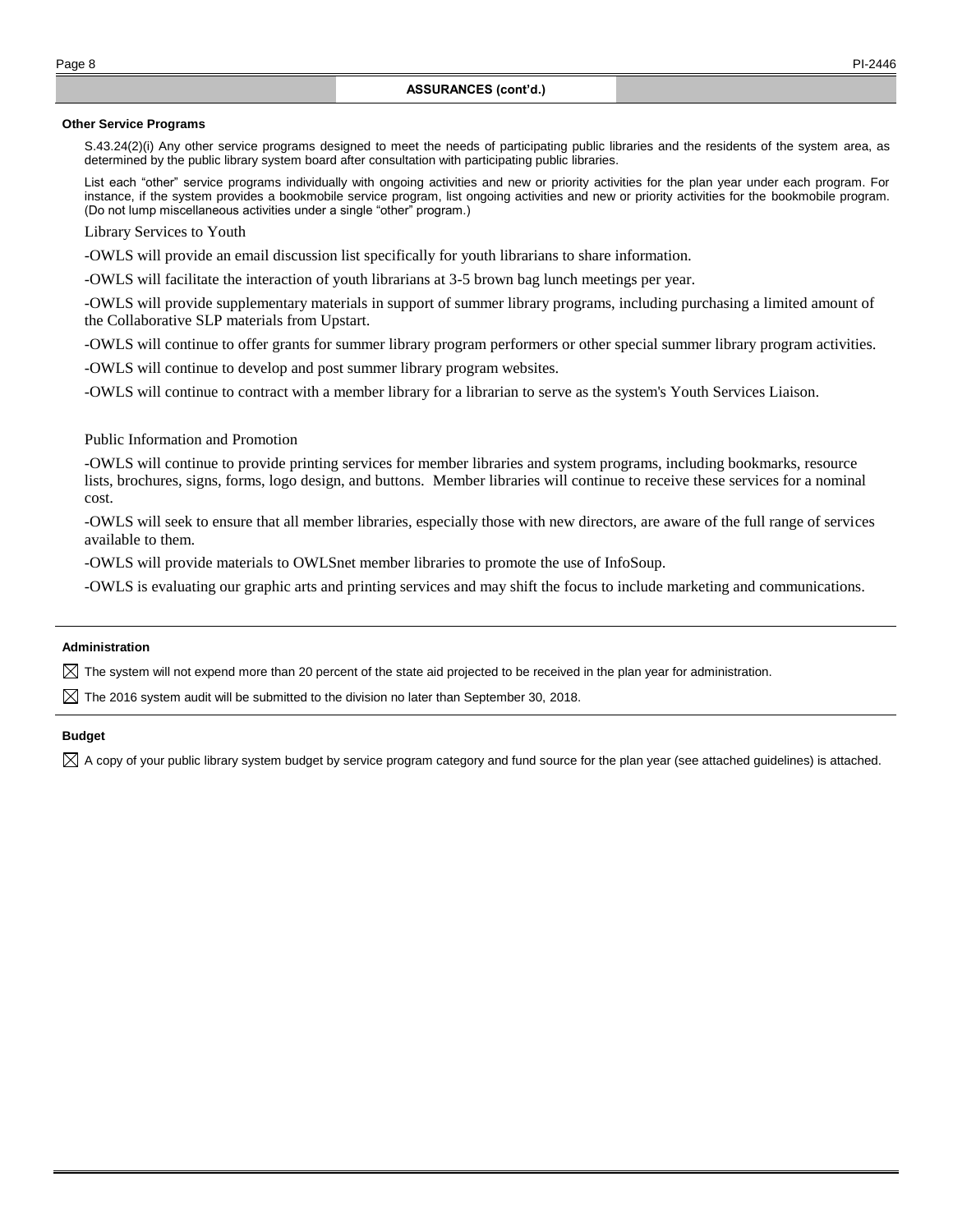## **COLLABORATIVE ACTIVITIES (cont'd.)**

## **COLLABORATIVE ACTIVITIES**

Summary of Activities *Briefly describe collaborative activities with other libraries, public library systems, and other organizations. Exclude services and activities listed in the system's 2018 resource library contract.*

There are several activities that OWLS shares with other entities. The primary service is OWLSnet which is shared with the libraries of OWLS and those in NFLS (excluding Brown County). OWLS also cooperates with other library systems in providing CE opportunities. OWLS and Winnefox produce the Trustee Tale newsletter and OWLS provide financial support (as well as in-kind services) to the Fox Valley Literacy Council. OWLS also participates in Recollection Wisconsin.

Cost Benefit *For each activity above, list the activity name and estimated cost benefit realized.* Activity Amount Activity Amount Amount Amount Amount Amount Amount Amount Amount Amount 1. OWLSnet \$100,000 2. Trustee Tale  $$500$ 3. Cooperative CE  $$10,000$ 4. WPLC  $\frac{1}{350,000}$ 5. Fox Valley Literacy Council \$4,000 6. Fox Valley Library Council \$500 7. Recollection Wisconsin  $\frac{1}{3,000}$ 8. 9. 10. **Cost Benefit Total** \$168,000

# **CERTIFICATION**

**WE, THE UNDERSIGNED, CERTIFY** that to the best of our knowledge, the information provided in this document and any attachments is true and correct, and that the system will be in full compliance with all applicable provisions of Chapter 43 of the Wisconsin Statutes for the year **2018**.

| Name of System Director                                                                                                                    | Signature of System Director                  | Date Signed Mo./Day/Yr. |  |  |  |
|--------------------------------------------------------------------------------------------------------------------------------------------|-----------------------------------------------|-------------------------|--|--|--|
| <b>Bradley Shipps</b>                                                                                                                      |                                               |                         |  |  |  |
| Name of System Board President                                                                                                             | Signature of System Board President           | Date Signed Mo./Day/Yr. |  |  |  |
| Marilyn Herman                                                                                                                             |                                               |                         |  |  |  |
| <b>FOR DPI USE</b><br><b>LIBRARY SYSTEM PLAN APPROVAL</b>                                                                                  |                                               |                         |  |  |  |
| Pursuant to Wis. Statutes, the plan contained herein is:<br>Approved<br>Provisionally Approved See Comments.<br>Not Approved See Comments. | <b>DLT Assistant Superintendent Signature</b> | Date Signed Mo./Day/Yr. |  |  |  |

**Comments**